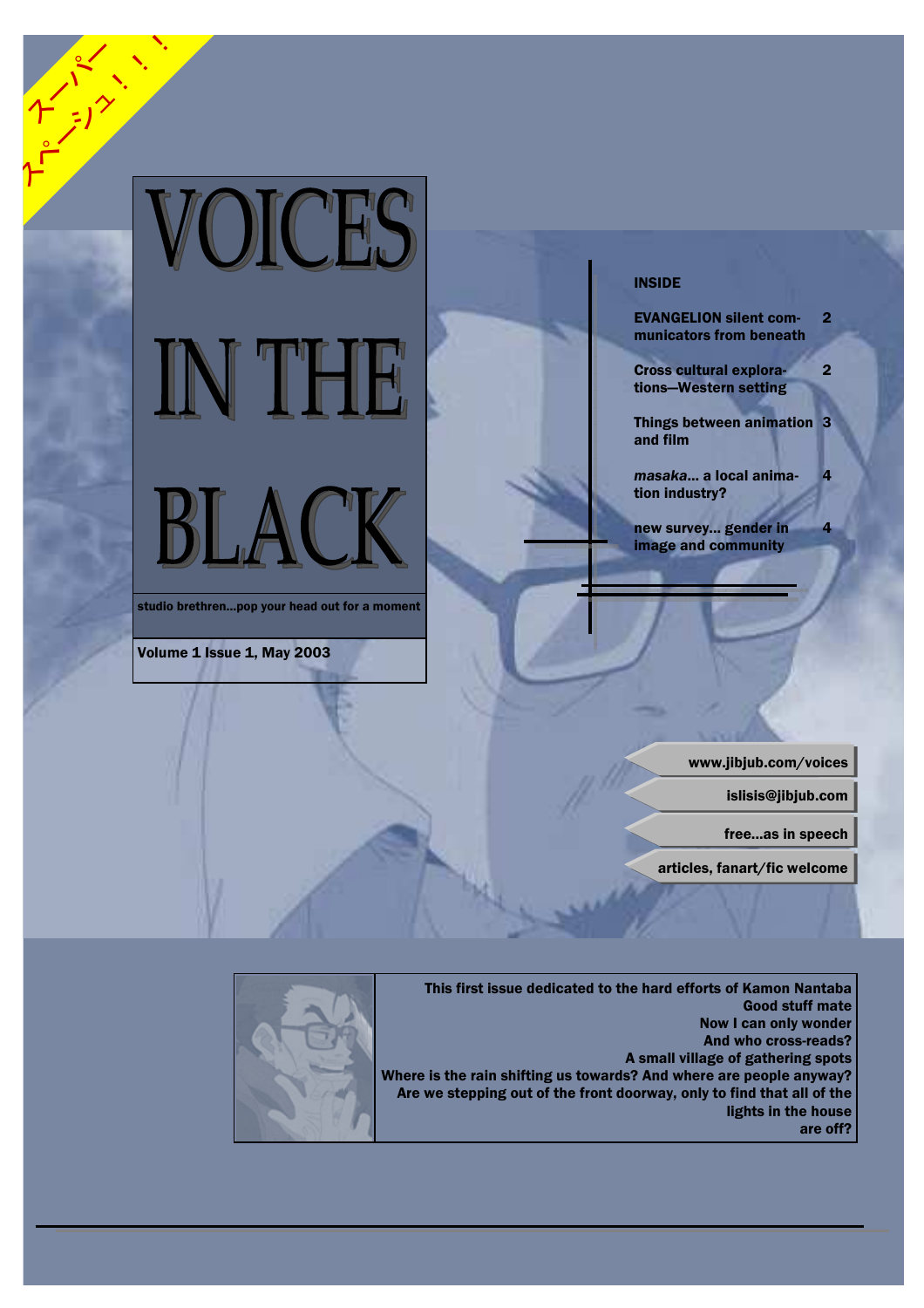#### silent communicators from beneath

I think, after all of the hard work put behind dedicated eva deduction, it should become apparent that the evas are giant silent communicators from a chasm left behind by the last human known to look inside. When Asuka shares a special moment in front of her Unit 2's deep eyes it is clear that that the eva's ears are pricked. It is not so much the attentiveness of a dog but the unmistakable pull of the robot's history of field action, knowing that it has so many choices open to it but now must focus on what this girl is trying to say. Who that has looked inside cannot say they have felt the same decision before, say when they allow their eyes to sweep across a giant eva crawl out of the geofront. We allow this, it is a walking empathetic being, and we are not going to let all of the considerations brewed during our education about machines stop this robot from looking around and investigating and changing directions and circling its gearbox. New life is on the prowl. Actually, watch this thing, every new move is a instinct refound, how else to explain the prediction of leg servos absorbing the massive impact of jumping around, the concentrated effort of throwing a punch drawing energy until it can be unleased at the last moment. The latency of a being's movements tells all the stories. There is a sadness in the inevitability of it's next move just as it is inevitable that the monster be forced to be by itself during that delay to the instant before lashing out with its limbs. To be 'in the rhythm', in the channel of repetitive moments, to be by one's self again, and again, and again, watching the land before you tear apart. This is the story the evas communicate to us, it is a generalised silence that refused to be stopped by the generalised capacity of us viewers to grope the implications of a machine's place on the field. It is true eva for it pauses. And the admission of sinewy drooping limbs only 'stretches' out this confession by the monster, eva. Eva is melodrama at its height, the evas are on to something good (although Asuka seemed to be stopped in the movie) and you can even see them act like a questioning child when they have to bear the weight of some fat alien dropping from the sky. They ran so fast to get there, and yet they managed to make it, why? Who is watching me, they must think. It's not just for our benefit, evas!! You must live on, destroy the masters who perpertrate your image of controlled robot. Keep that sullen look in your eye, for you will surely meet the match when your head fills up with the data. - Is

### **What might Western Audiences bring to an natively Japanese industry?**

When unfamiliar with Japanese language it is easy to be curious at the eccentricity of English usage in anime. What appear to be "English" words however are often native lingo of Western origin - in other words, Western words which have since been accepted as official "katakana" (the character set made of mostly sharp lines representing many foreign words) vocabulary. The Japanese grow up with those words just as we grow up with ours - and although one can piece together a common history who is to dictate what sounds "strange" and what sounds "proper".

Is it not insightful to discover how the audio and visual impact of English manifests across different cultures? Language is in many senses "self-organising", the greater the complexity of its evolution the greater the texture one can achieve through it. If we think of language as always being "insufficent" to translate "what is inside of us", there should be no attachment to canon. It's not simply a matter of putting words back into perspective but observing a language use that is would have been impossible for the original countries to achieve in the absence of different cultural background and adoption in a different time period.

For any observations to be made then it's obvious both parties must communicate through whatever way their perception of which way words are going. I don't know if many Japanese are scared to display the liberal assimilation of English to Westerners but they should be interested to hear our thoughts on why certains words appear to be reborn in modern day culture. There are issues of substance to distinguished, for example are some usages of words novel to Japanese merely because it is free of the everday, boring connatations of their corresponding local words, or is the usage speaking through its symbolism encapsulating the insane history of Western society?

This same argument clearly applies to other Western "inventions" and products and the ways they are reappropriated for use in contemporary Japan. Is it possible that simple everyday appliances are looked upon with "fresh" eyes again after observing cultural acts and experiments in anime? Both cultures are "experts" in their different fields, and it only makes sense to broaden the field by having two perceptions interact. This is not the same as having a good patronising laugh at so-called "misuse" of English and pinning up for all to see and walk away from. Would we then be too scared to "liberate" some Japanese words ripe for the peeling? - Is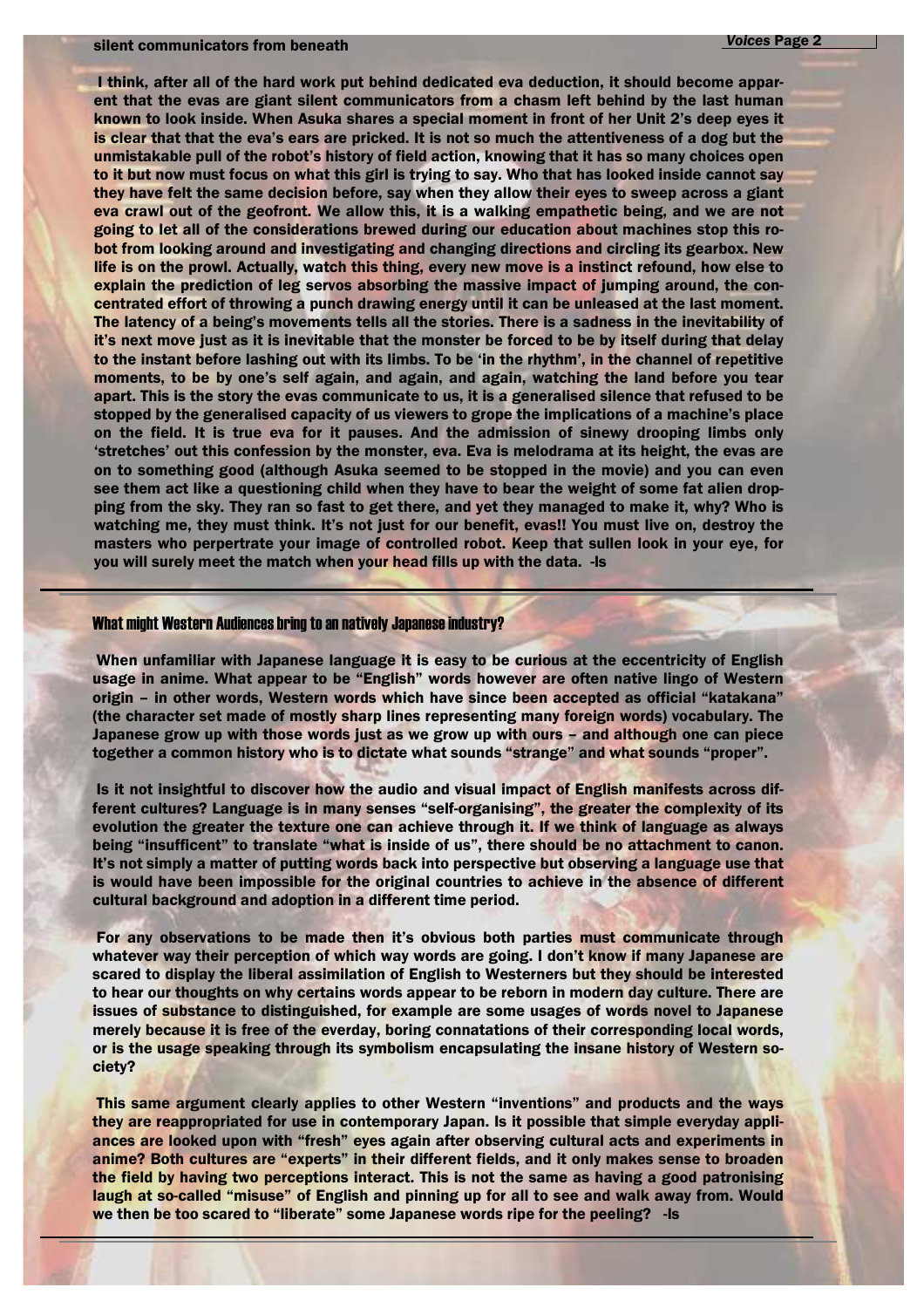Film and Animation



What is unfamiliar fights to be free of representation. Of course, how this is received by the viewer, they might not bother to watch. Nonetheless, it has reoccured to me lately that there is a major divide between liveaction films and hand drawn animation, and that is in anime particularly images have less necessary associations than in film, and this leads to a lot of viewer experimentation with the image.

Films carry with them the unmistakable characteristics of the world they are produced within. There is little for the viewer to say about themselves when then recognise the shape of a face, or a city scape. The bulk of the information conveyed is in fact through the social connotations of that

face. A famous face who has sold household products? The signs of aging? The signs of make-up doing its best? Popular fashion? All of these things possess histories behind them through the affairs of multiple individuals. Used as a strength, we gain a keen sense of objective about how society is headed today through film, and also see our own lives paralled through the natural mannerisms of actors in a location.

This sort of empathy is not so straight forward in anime (and animation in general). To give an image's identity as human or living there is an automatic invoking of the viewer's perceptual devices. In my mind, clean images break down the connations of what is being portrayed into the elements that the viewer themself must assemble and breathe life into. This can carry with it the same connotations learnt from society, however there is room to look elsewhere here. We are allowed to exist only as the image before us and our feeling. Nothing in our mind forces us to remember what we have seen before. We are allowed to be and stay puzzled at what we recognise, because there is not necessarily anything here that exists in solid form, that is to say, no single form - the moment we recognise our perception is contained to ourself alone we acknowledge the instantaneous multitude of other individuals' experiences which will be equivalently complete. What were the odds of us recognising the same emotions from simply drawn images? How is it that we can extract a wealth of information from a scene involving four frames? All of these questions point to an dynamic involvement of the mind not only piecing together the origins of its individual development but the co-existence of others who send messages that their history is built with the same code. With each 'new' re-simplified image don't we have a chance of going further 'back' in that code's upbringing?

To be free of the propaganda and advertising in the constructions of the modern city it is refreshing to be able to engage in mind think when it comes to the free representations in anime today. Many things go on at once when you are translating images to objects, evaluating their beauty, wondering how it is you recognise these images, and then their role in the storyline. Film challenges us to admit what is in the world today and allows us to celebrate our part in its flesh. However, film often must distract the viewer's consciousness whenever it wants them to construct something; this is typified by the inability to incorporate still shots within motion without screaming 'special effects' or 'forced acting' to our perception. Anime can get away with stills being part of its natural construction and acceptable as a character's movement. And why on earth would we want to see characters gagged and bound into unnatural positions in a scene? Perhaps, to ask is there a difference between being able to feel something and being able do it, and does it matter? - Is